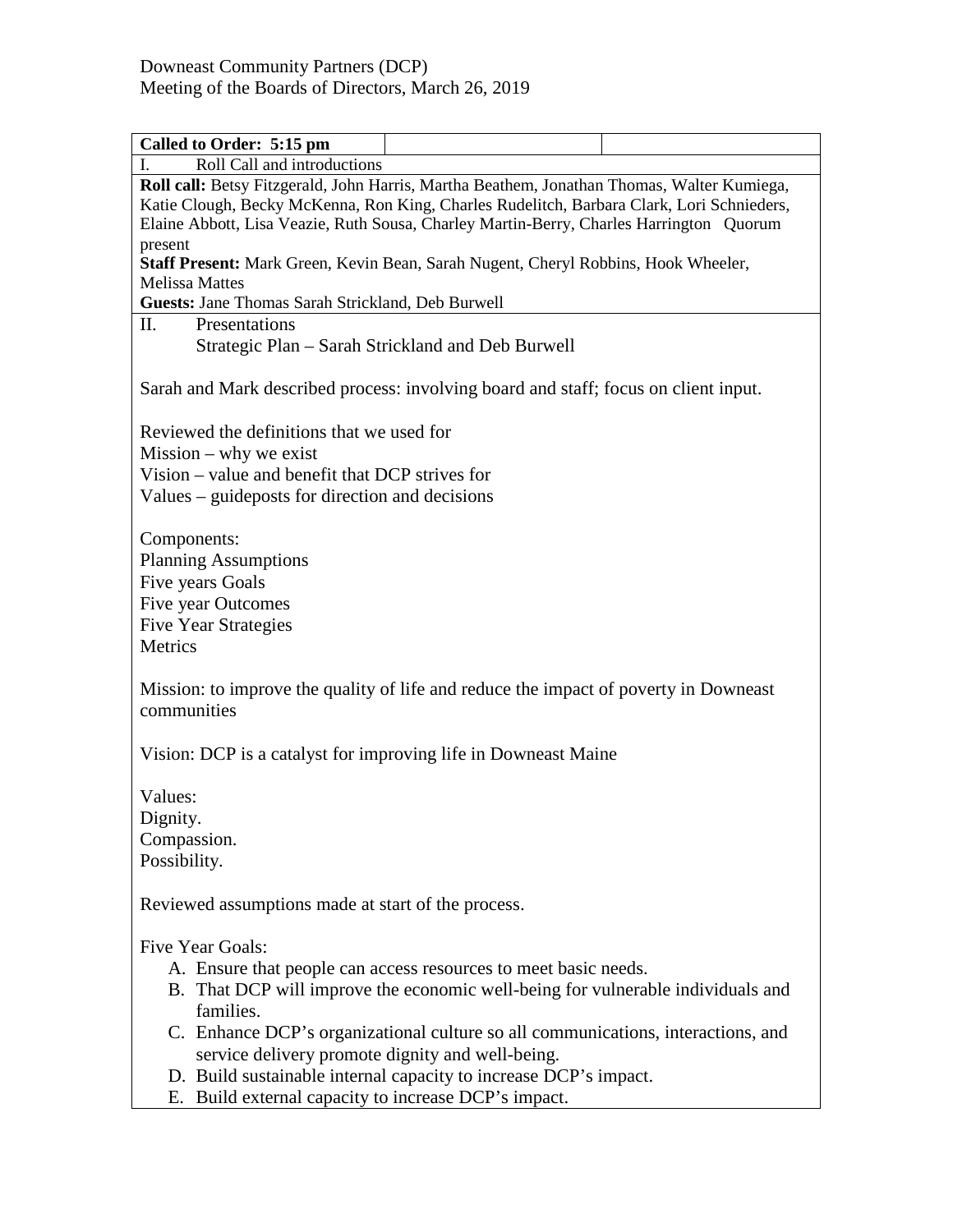Strategies to support the goals: A snapshot of what is contained in the plan

Goal A – worked very hard with management team and committee to make sure the strategies really supported this goal, and gave ownership to the management team of this one.

Goal B – theme here is more like workforce development – no real division, but myriad of programs that support workforce development across the organization. What are we already offering in ways of support, how we can work together to better serve people we already support. Take models we already have working with other orgs, and think how these models could be amplified to expand service. Seems like Financial Literacy should be in this section.

Goal C – make sure that there is a core effort to understand client issues, and coordinate efforts to look at client satisfaction across whole organization. Also key here is employee training to better serve clients.

Goal D – strategies include Board involvement; financial stability; employee satisfaction and retention; staff innovation and collaboration; client satisfaction and service; communications and public relations

Goal E – building relationships at state and federal level, understanding how and where DCP wants to be the hub, where are we the spoke?

The role of collaboration needs to be framed here. No objection to anything in here, but it needs to have more emphasis. There is a commitment to collaboration in this organization that is not reflected here. Perhaps in the intro?

Parent Policy Council meeting didn't have a quorum, will review it next month.

Board will review plan and discuss implementation more in coming months.

| Ш                       | Items for Board Action                                                          |  |  |
|-------------------------|---------------------------------------------------------------------------------|--|--|
|                         | <b>1.</b> Approval of Meeting Minutes from 2/26/2019                            |  |  |
| <b>Discussion:</b> None |                                                                                 |  |  |
|                         | <b>Action:</b> Martha made the motion to approve the minutes as amended, Walter |  |  |
|                         | seconded. Motion passed. Ruth abstained                                         |  |  |
|                         | 2. Resolved, To approve the Strategic Plan                                      |  |  |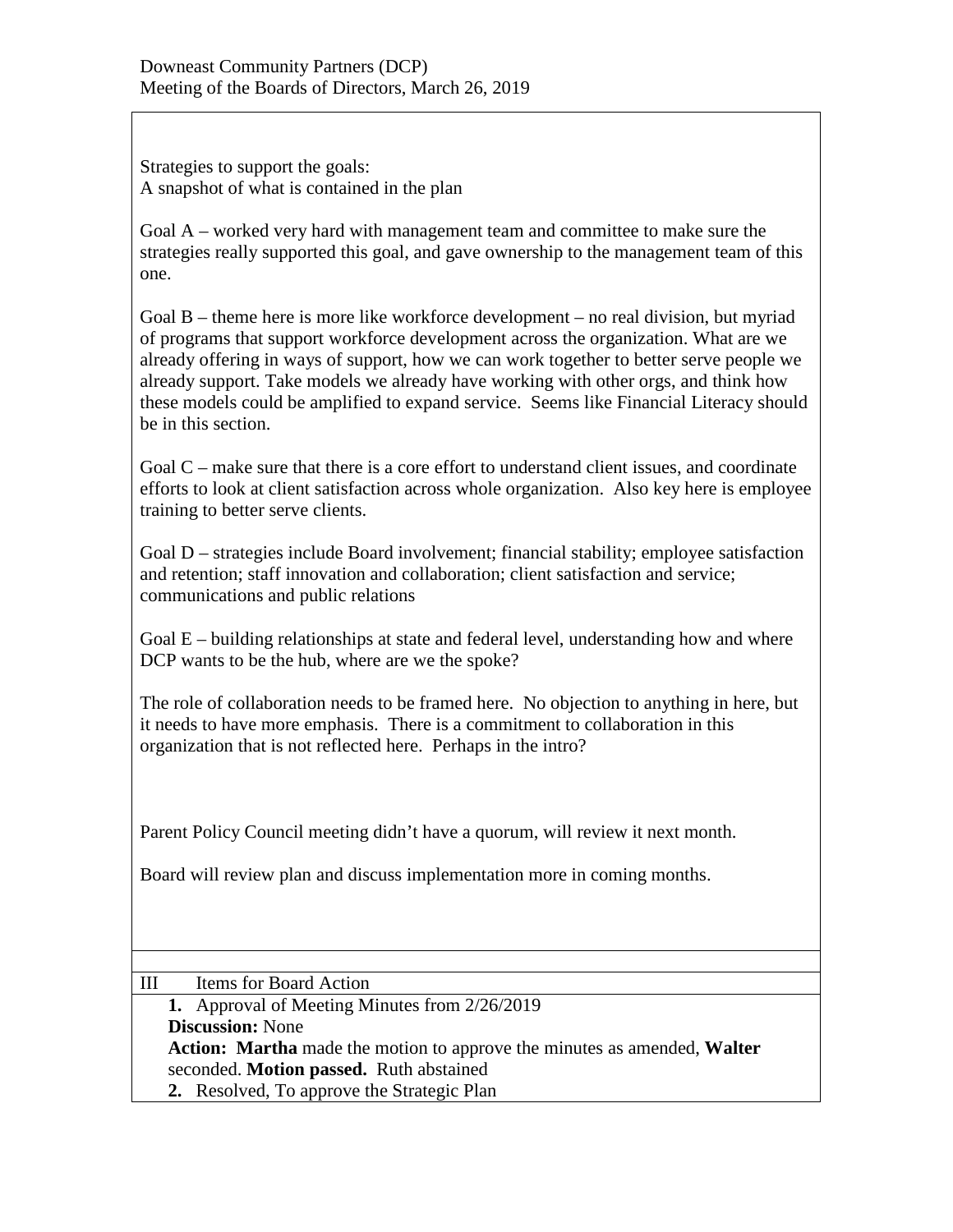| Discussion: Does this allow staff to do rewording? Major rewording would come         |  |  |  |  |
|---------------------------------------------------------------------------------------|--|--|--|--|
| back to the board. Mark will rework the intro.                                        |  |  |  |  |
| Action: Becky made the motion to approve the strategic plan, Katie seconded.          |  |  |  |  |
| <b>Motion passed.</b>                                                                 |  |  |  |  |
| <b>3.</b> Resolved, to approve the policy entitled "Code of Conduct"                  |  |  |  |  |
| <b>Discussion: None</b>                                                               |  |  |  |  |
| <b>Action:</b> Walter made the motion to approve both this policy and the Blood Spill |  |  |  |  |
| policy to follow, Katie seconded. Motion passed.                                      |  |  |  |  |
| 4. Resolved, to approve the policy entitled "Blood Spill and Other Potential          |  |  |  |  |
| Infectious Materials Clean-up Policy and Procedure"                                   |  |  |  |  |
| <b>Discussion: None</b>                                                               |  |  |  |  |
| <b>Action: See Item 3.</b>                                                            |  |  |  |  |
|                                                                                       |  |  |  |  |
| IV<br>Reports                                                                         |  |  |  |  |
| 1. Development Committee – Barbara Clark                                              |  |  |  |  |
|                                                                                       |  |  |  |  |
| You have a report in your packet – highlights, Keep Warm 5 K raised                   |  |  |  |  |
| \$1,000, Pam at Darling's has volunteered to work with us to make it                  |  |  |  |  |
| bigger and better. SEED is active; Mark, Scott Shaw, Ian Yaffe went to                |  |  |  |  |
| Boston to meet with two funders. Three applications to United Way,                    |  |  |  |  |
| running ad for Development Associate position, have a lead with MCF                   |  |  |  |  |
| that may be wonderful for ECE, Mark and Sarah will pursue, Friendship                 |  |  |  |  |
| Cottage is ticking along, fundraising push will start when summer people              |  |  |  |  |
| return, FC worked out transportation issue for a patient who will come                |  |  |  |  |
| daily.                                                                                |  |  |  |  |
| Ron brought up a question about whether our investments match our                     |  |  |  |  |
| goals. Are we investing in housing, education, loaning money to poor                  |  |  |  |  |
| families, investing in agriculture? Are we leaving it totally up to the               |  |  |  |  |
| bank to decide, or are we deciding how we want to invest?                             |  |  |  |  |
|                                                                                       |  |  |  |  |
| Kevin is planning to combine two banks holding endowment funds into                   |  |  |  |  |
| on, something to consider when that decision is considered.                           |  |  |  |  |
|                                                                                       |  |  |  |  |
| More than socially responsible investing, bring investing closer to home.             |  |  |  |  |
| Socially responsible investing should be our minimum standard.                        |  |  |  |  |
|                                                                                       |  |  |  |  |
|                                                                                       |  |  |  |  |
| 2. Executive Directors Report - Mark Green                                            |  |  |  |  |
| One of two CAPS who got funding for Washington County for elder                       |  |  |  |  |
| housing mods. Hope to expand into Hancock county next year.                           |  |  |  |  |
|                                                                                       |  |  |  |  |
| Joe Connors will be working for us part time starting April 1.                        |  |  |  |  |
|                                                                                       |  |  |  |  |
| Went to ACAP to meet with them to see how they combine services to                    |  |  |  |  |
| help families change their lives. Melissa, Ellen S, and Ida went with                 |  |  |  |  |
| Mark, great meeting.                                                                  |  |  |  |  |
|                                                                                       |  |  |  |  |
| Struggling with staffing at Ellsworth CE, closing one of two classroom                |  |  |  |  |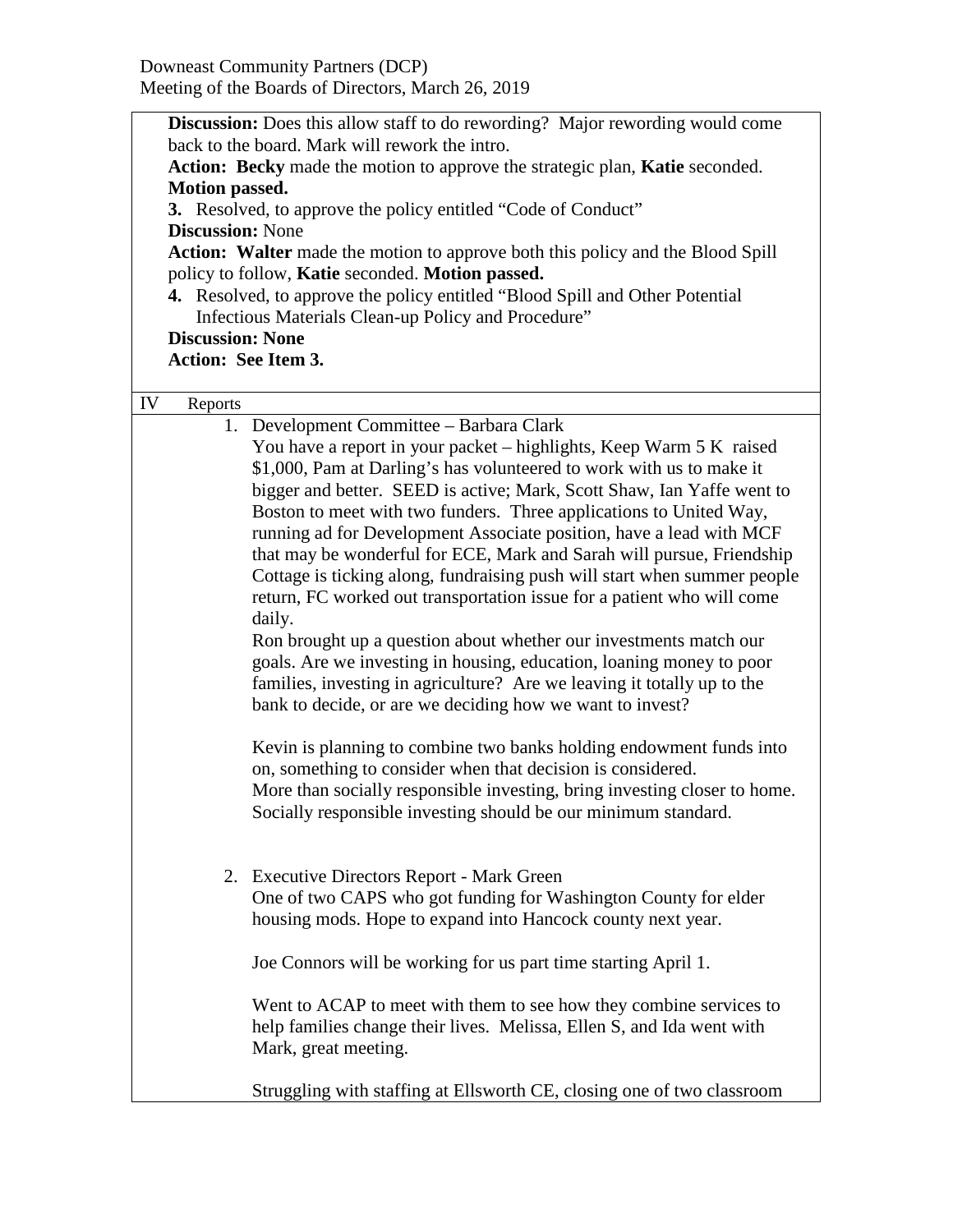there, which will mean leaving 7 kids without childcare, working to have some of Ida's folks and family resource advocate work with these families, giving them one month's notice. Meet with parents on Thursday evening. Question: Do we do exit interviews to see why people are leaving? Apparently part of the trouble is children with behavioral challenges, 17 out of 22 have issues. We are struggling to get staff with credentials and experience. Mark will get more info to the board by memo. Melissa – this is something that has been going on for over two years (staffing shortage) worked hard to hire to get them hired and trained and open classroom, don't; end up building team to full capacity, but we are not providing the quality program that we should and want to. We will not reopen until we have three people that can be built into a team. Feels drastic, but has to be done. Question: Is it boiling down to money? Don't think it is totally, but it might be part of it. Hook – our wage is sometimes not competitive with public education, but training too quickly, into classroom too soon – slow down, consolidate resources, make sure that we have the right people. As we do compensation plan, want to build in capacity for compensation, benefits for future competition. Question: Do you ever consider removing a child from the classroom? Head Start has a very strong policy against expulsion, and we comply carefully with that, in the past years, has happened twice. Currently, the children's needs should not be beyond our ability, if we had adequate staffing. Question: do we want to get together a committee to really look at this problem, see if we get more ideas? Question: Have we ever recruited ed techs at various schools? They are hard to find in public schools, not always a good fit. Early childhood staff had a great meeting a few weeks ago, talked at length about this, came up with some creative ideas on dealing with some of the special needs.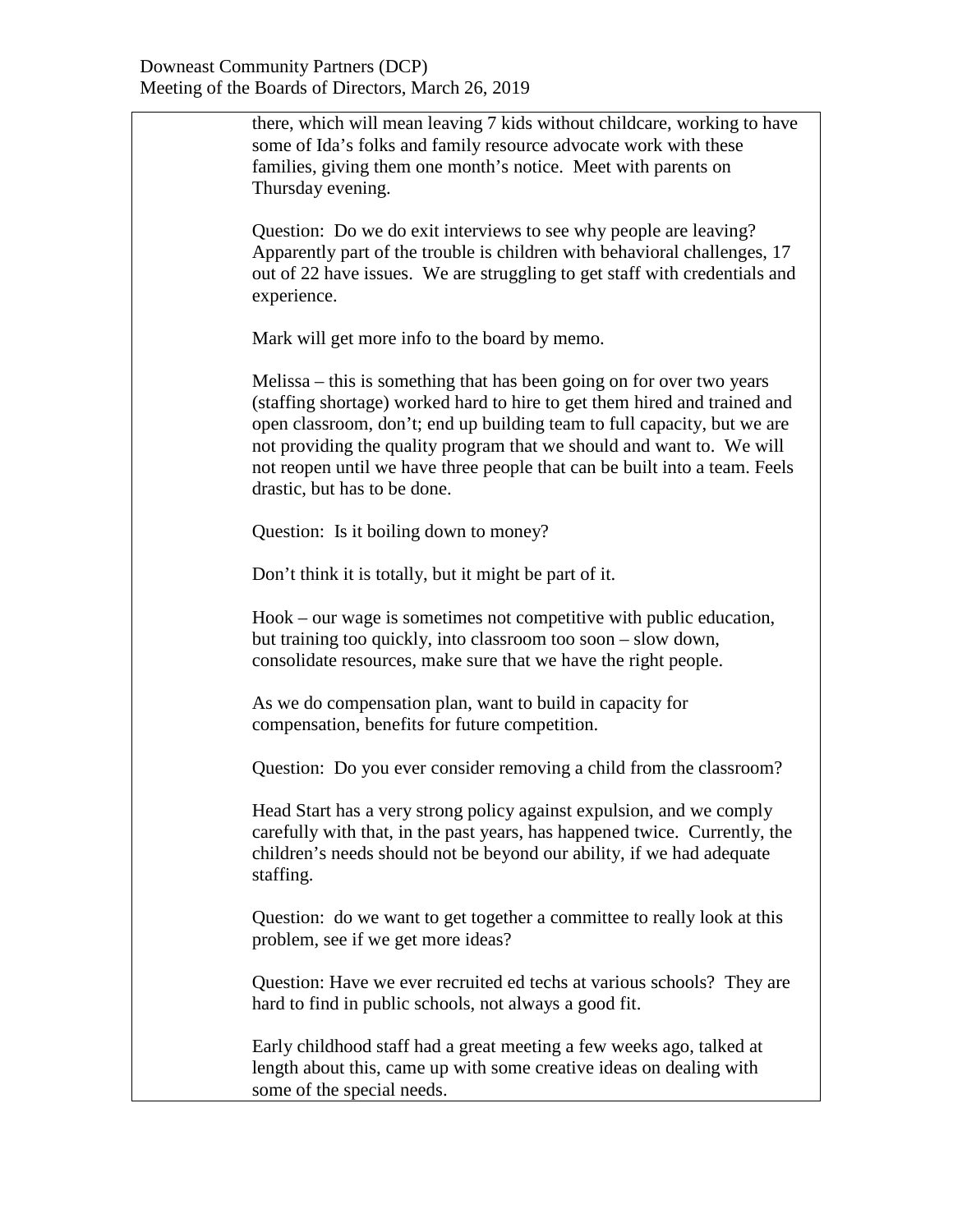Question: Has there been any thought about collaborating with colleges who have ECE programs? Currently have an intern/volunteer in the classroom, could some volunteers help work with special needs kids? Do some of this already, all WCCC students work with HS, there are only three programs in the state, don't get a lot of students from Farmington here, otherwise, we are working with what exists. Lori, and Charley Martin-Berry, Charlie Harrington, Ruth want to help on the committee or work with Staff EMCC does have an early childhood education program, Melissa will learn more about it. 3. Finance Directors Report – Kevin Bean This past month, fairly stagnant, slight decrease in cash and AR's, deficit went down a bit due to settlement mentioned last month. SEED funds are still coming in, as we get into springtime and summertime months. February had some snow, and Logisticare closed a few days. Housing had a big month. Cash is looking great for this month, last week we got over 260K from ME Housing. They are working on a new program, that has caused problem, but getting it sorted out. Still 2-3% underspent, and under predicted revenue. My areas of concern are Friendship Cottage, ongoing, participation level is 14, rates went up a bit, should help. Does FC deficit include CSBG funds allocated to them? No, it is operational. Does include CACFP. But even with CSBG there is a deficit. Transportation is also an issue. 4. Head Start Director's Report – Melissa Mattes In packet, no questions 5. Minutes of Parent Policy Council for March 2019 6. Member Introductions (Charlie Harrington) Grew up in Arlington Massachusetts, went to college in Kansas, majored in Football. Drafted by Steelers, but that didn't work out very well, went back to Kansas. Then wanted to go to Minnesota to coach football, but instead went in the Peace Corp with Wendy and daughter went to the Philippines. Then moved back to Mass, taught school, coached football at Harvard, and worked in an alternative high school, 80% kids went to jail. Also coached hockey. Came to Maine in 1990 , Kiev Leadership